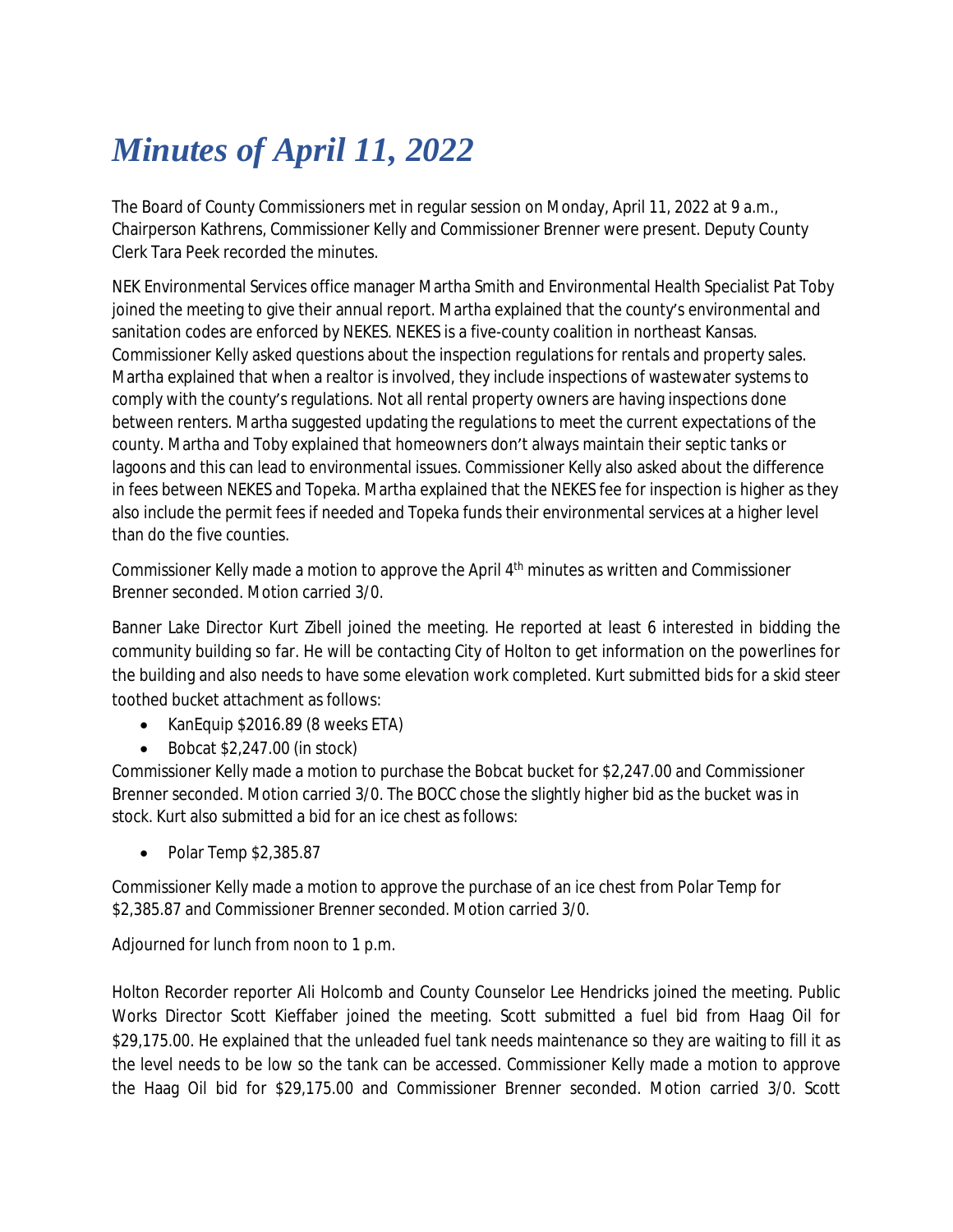reported that the tube at 246 and W has been completed and they have been granted a temporary permit to get water from Soldier Creek. Scott will be hosting a weed meeting on Wednesday and attending a meeting in Topeka. At 1:12 p.m. Commissioner Brenner made a motion to enter into executive session with Scott Kieffaber and Lee Hendricks to discuss personnel. Commissioner Kelly seconded and motion carried 3/0. Session reopened at 1:38 p.m. No action taken. Scott discussed selling the scrap metal at the landfill and purchasing safety vests.

IT Consultant Tim Blevins joined the meeting to discuss some preliminary start up figures for the community corrections program starting July 1<sup>st</sup>. He provided a spreadsheet with rough estimates for expenses including supplies and salaries.

County Counselor Lee Hendricks gave an update on the community corrections program, nuisance cases and a meeting with Katie Sawyer from Senator Marshall's office.

Tourism Council members Suzette McCord Rogers and April Lemon joined the meeting to discuss the launch of their orb project. The intended launch date is Glory Days, May 28<sup>th</sup>. They have a link on the Chamber's website with all the information. April has made 100 blown glass orbs that will be hidden on public property within Jackson County with dates and identifying numbers. The orbs are mostly clear with a few special-colored ones. When the orbs are found they ask that you take a photo with it and share with the Chamber. The orbs can be kept but they would like people to only keep one and re-hide others if they find more. The orbs will be hidden in groups through July. They also discussed the mural project that they are trying to coordinate timing with and the Art Walk where a 4x8 mural will be created by members of the community and later copied by a muralist. During Fall Fest they plan to have a back door decorating contest around the square in Holton.

Courthouse Custodian Chad Phillips asked the BOCC for permission for a group to hold an Easter egg hunt on the courthouse grounds Saturday. They approved the request.

Approved Emergency Vehicle Designations for Jonathan Foster, Ryan Bowe and Joseph Shasteen.

| Department      | Name                | From              | 10                | Reason          | Date       |
|-----------------|---------------------|-------------------|-------------------|-----------------|------------|
|                 |                     |                   |                   |                 |            |
| Sheriff         | Shawn Walker        | $$18.36$ per hour |                   | Resignation     | 04/04/2022 |
| Sheriff         | Jonathan Bryant     |                   | \$20.09 per hour  | <b>Hired FT</b> | 03/31/2022 |
| Elderly         | <b>Wendy Dorris</b> | P                 | $$14.46$ per hour | <b>Hired PT</b> | 04/11/2022 |
| <b>Services</b> |                     |                   |                   |                 |            |

## Signed the following payroll change notices:

Signed the following Purchase Orders:

| Department  | PO#  | O          | For               | Amount     |
|-------------|------|------------|-------------------|------------|
| Banner Lake | 6865 | Polar Temp | Upright ice chest | \$2,385.87 |
| Banner Lake | 6861 | White Star | Toothed bucket    | \$2,247.00 |
|             |      | Machinery  |                   |            |